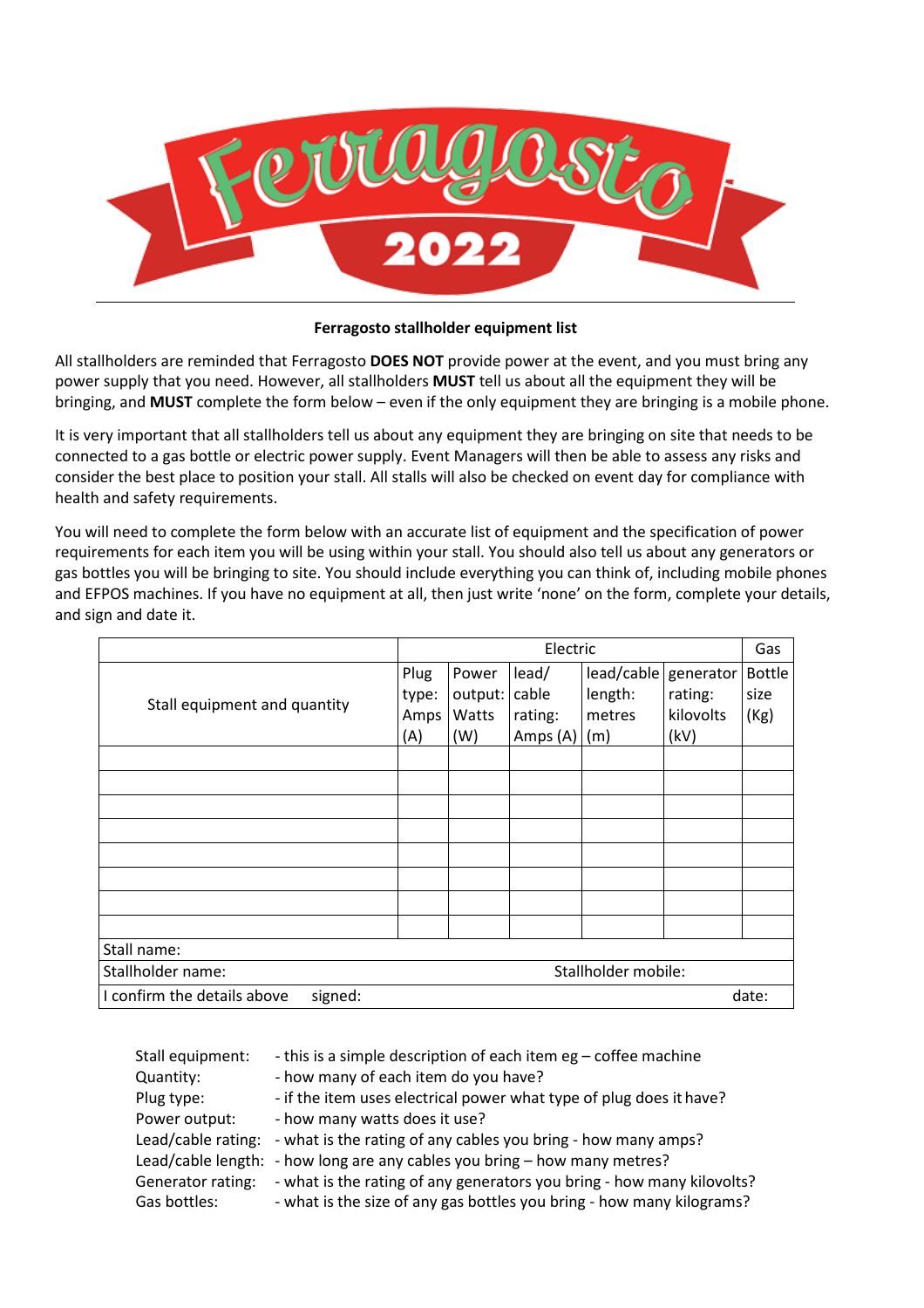To help you complete the form, the following pages of information covers the majority of standard items used by most stalls. There is also an example of a completed form for a food stall. This information is relevant to electrical items that are designed and manufactured to run off standard Australian power and have not been modified after manufacture. All electrical equipment must be fit for purpose and tested and tagged.

If you have any queries, please contact [events@canadabay.nsw.gov.au](mailto:events@canadabay.nsw.gov.au)

## **Understanding your electrical equipment and appliances**

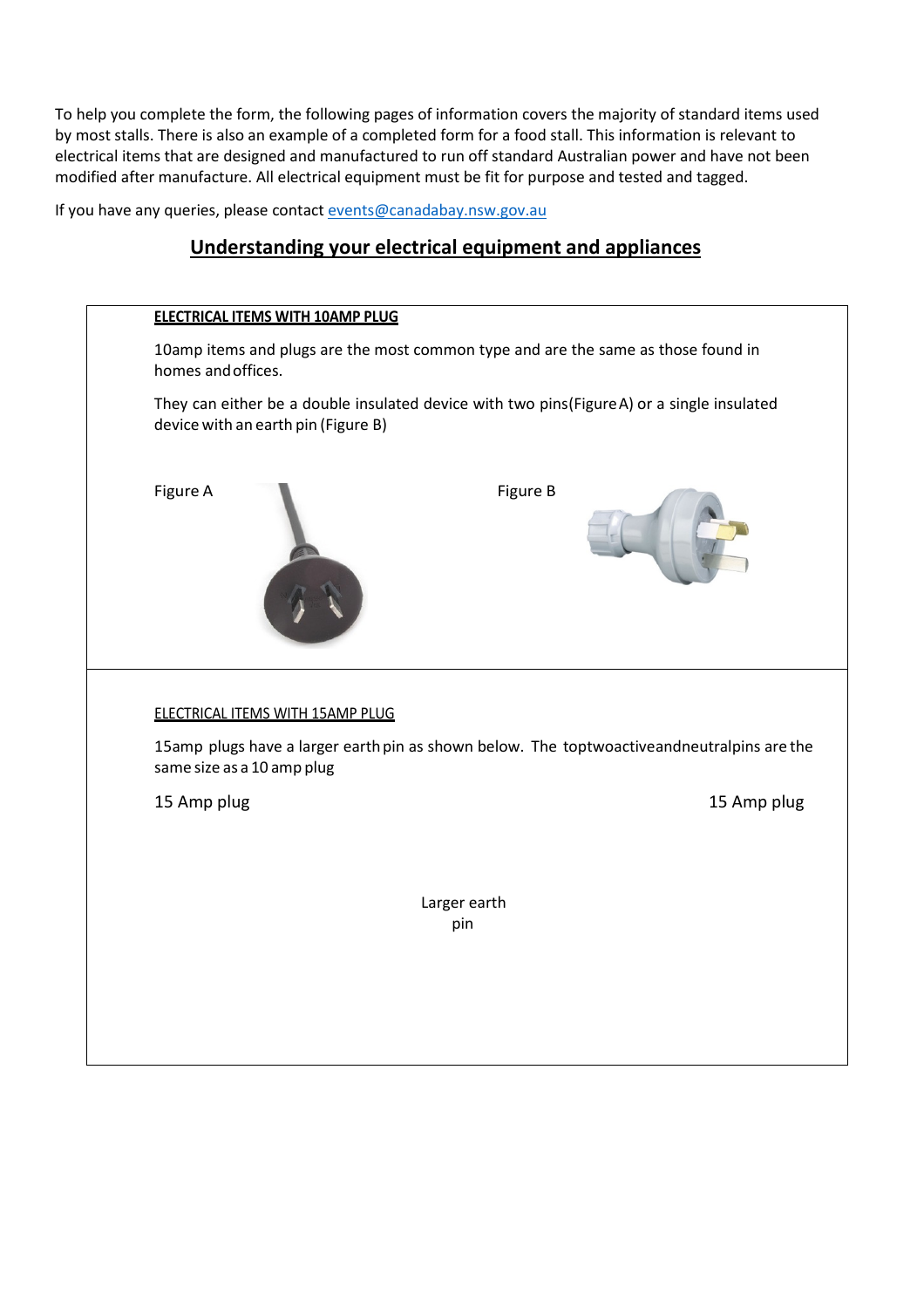### ELECTRICAL ITEMS WITH 20 AMP PLUG

20 amp plugs have a larger earth active and neutral pin as shown below

20Amp plug extending the Each pin is larger

20 Amp plug<br>with collar with collar to the collar to the collar to the collar to the collar to the collar to the collar